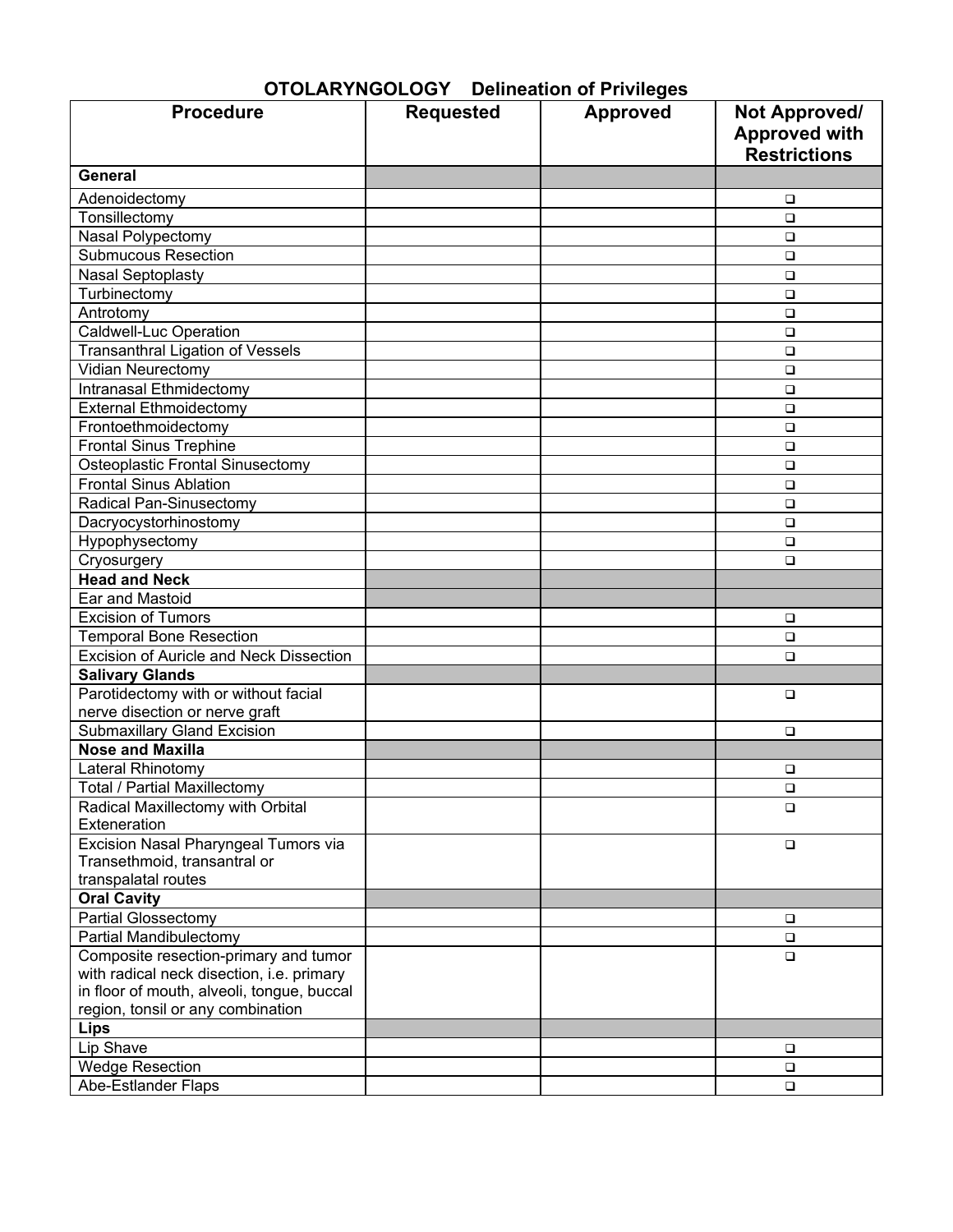## Otolaryngology Delineation of Privileges Page 2

| <b>Procedure</b>                                       | <b>Requested</b> | <b>Approved</b> | Not Approved/<br><b>Approved with</b><br><b>Restrictions</b> |
|--------------------------------------------------------|------------------|-----------------|--------------------------------------------------------------|
| <b>Neck</b>                                            |                  |                 |                                                              |
| Incision & Drainage of neck abscess                    |                  |                 | □                                                            |
| and/or retropharyngeal space                           |                  |                 |                                                              |
| Node Biopsy & Excision Benign Lesions                  |                  |                 | □                                                            |
| Neck Exploration for Trauma                            |                  |                 | □                                                            |
| <b>Radical Neck Dissection</b>                         |                  |                 | □                                                            |
| <b>RND combined with Transternal</b>                   |                  |                 | $\Box$                                                       |
| <b>Mediastinal Dissection</b>                          |                  |                 |                                                              |
| Diverticulectomy                                       |                  |                 | □                                                            |
| Laryngectomy (subtotal, widefield, with                |                  |                 | $\Box$                                                       |
| or without regional node dissection)                   |                  |                 |                                                              |
| Post Laryngectomy Vocal Rehabilitation                 |                  |                 | □                                                            |
| <b>Exploration &amp; Repair Laryngeal</b>              |                  |                 | $\Box$                                                       |
| Fractures                                              |                  |                 |                                                              |
| Laryngofissure                                         |                  |                 | □                                                            |
| Arytenoidectomy or Arytenoidopexy                      |                  |                 | $\Box$                                                       |
| Laryngeal Reinnervation                                |                  |                 | $\Box$                                                       |
| Cervical Esophagectomy (with                           |                  |                 | $\Box$                                                       |
| laryngectomy and/or neck dissection                    |                  |                 |                                                              |
| with reconstruction)                                   |                  |                 |                                                              |
| <b>Tracheal Resection with Repair</b>                  |                  |                 | $\Box$                                                       |
| Repair Tracheal Esophageal Fistula                     |                  |                 | $\Box$                                                       |
| Tracheotomy                                            |                  |                 | $\Box$                                                       |
| Major Vessel Ligation & Grafting                       |                  |                 | $\Box$                                                       |
| <b>Arterial Infusion Procedures</b>                    |                  |                 | $\Box$                                                       |
| Excision Congenital Cysts (brachial,                   |                  |                 | $\Box$                                                       |
| thyroglossal, demoids, teratomas)                      |                  |                 |                                                              |
| <b>Excision Laryngocele</b>                            |                  |                 | $\Box$                                                       |
| Epiglottidectomy                                       |                  |                 | □                                                            |
| <b>Otologic</b>                                        |                  |                 |                                                              |
| Myringotomy (with or without insertion of<br>PE tubes) |                  |                 | □                                                            |
| Tympanoplasty (with medial / lateral<br>grafts)        |                  |                 | $\Box$                                                       |
| Tympanoplasty with Mastoidectomy                       |                  |                 | □                                                            |
| Simple Mastoidectomy                                   |                  |                 | $\Box$                                                       |
| Modified Radical Mastoidectomy                         |                  |                 |                                                              |
| Radical Mastoidectomy                                  |                  |                 | $\Box$                                                       |
| <b>Surgical Sinus Ablation</b>                         |                  |                 | $\Box$                                                       |
| Stapedectomy                                           |                  |                 | $\Box$                                                       |
| <b>Stapes Mobilization</b>                             |                  |                 | $\Box$                                                       |
| Middle Ear Exploration                                 |                  |                 | $\Box$                                                       |
|                                                        |                  |                 | $\Box$                                                       |
| <b>Ossicular Reconstruction</b>                        |                  |                 | $\Box$                                                       |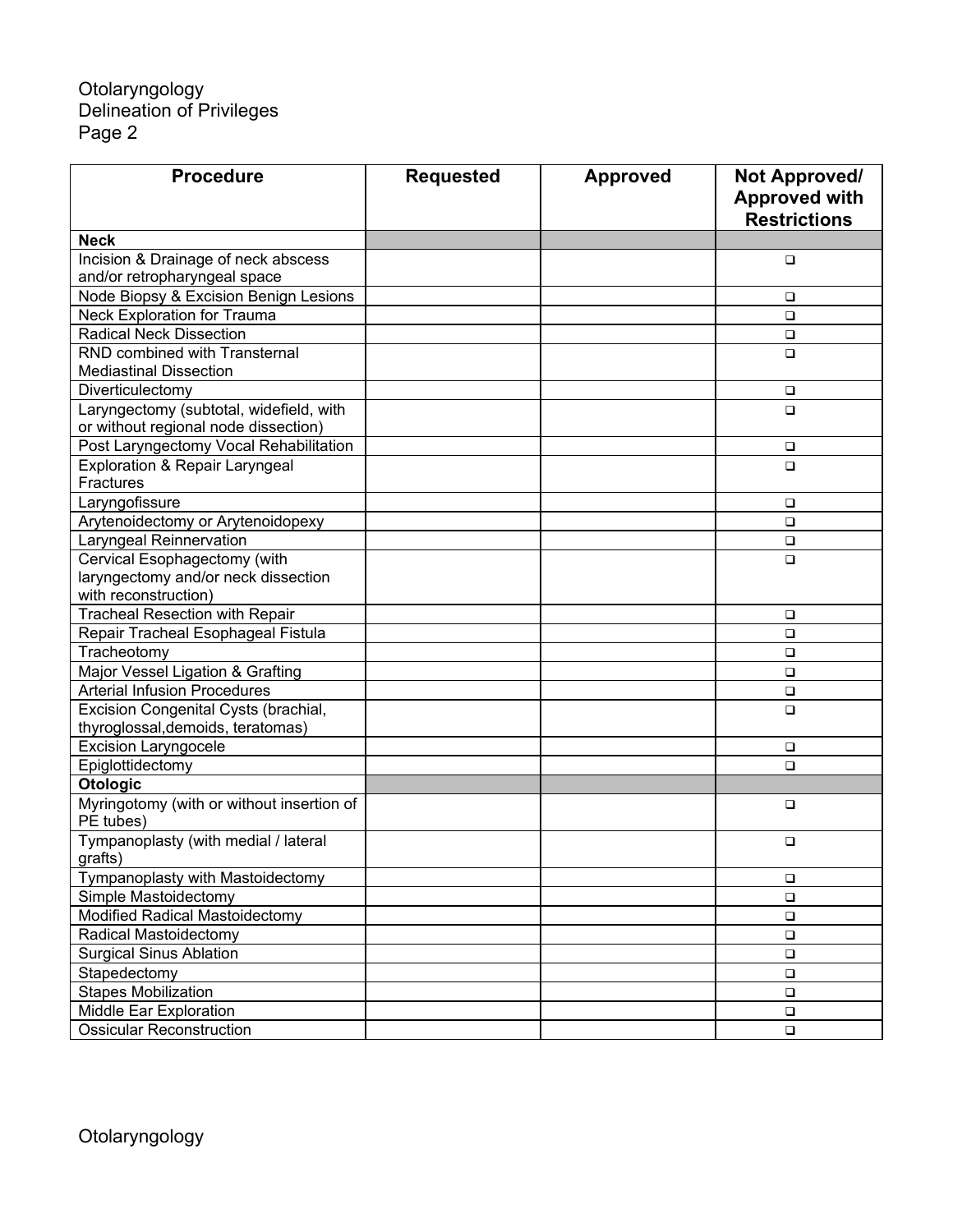## Delineation of Privileges Page 3

| <b>Procedure</b>                              | <b>Requested</b> | <b>Approved</b> | Not Approved/<br><b>Approved with</b> |
|-----------------------------------------------|------------------|-----------------|---------------------------------------|
|                                               |                  |                 | <b>Restrictions</b>                   |
| Repair of oval and/or Round Window<br>Fistula |                  |                 | $\Box$                                |
| <b>Facial Nerve Decompression</b>             |                  |                 | $\Box$                                |
| (tympanomastoid translabyrinth)               |                  |                 |                                       |
| Facial Nerve Graft / Repair                   |                  |                 | $\Box$                                |
| <b>Tympano-Mastoid Reconstruction</b>         |                  |                 | $\Box$                                |
| <b>Tympanic Neurectomy</b>                    |                  |                 | $\Box$                                |
| Labyrinthectomy                               |                  |                 | $\Box$                                |
| Decompression Membranous Labyrinth            |                  |                 | $\Box$                                |
| Sacculotomy                                   |                  |                 | $\Box$                                |
| <b>Endolymphatic Sac Operation</b>            |                  |                 | $\Box$                                |
| <b>Cochlear Implant Surgery</b>               |                  |                 | $\Box$                                |
| <b>Plastic &amp; Reconstructive</b>           |                  |                 |                                       |
| <b>Reconstruction External Ear</b>            |                  |                 | □                                     |
| Otoplasty                                     |                  |                 | $\Box$                                |
| Rhinoplasty                                   |                  |                 | $\Box$                                |
| Laryngoplasty                                 |                  |                 | $\Box$                                |
| Tracheoplasty                                 |                  |                 | $\Box$                                |
| Mentoplasty                                   |                  |                 | $\Box$                                |
| Rhytidectomy                                  |                  |                 | $\Box$                                |
| <b>Chemical Peel</b>                          |                  |                 | $\Box$                                |
| Blepharoplasty                                |                  |                 | $\Box$                                |
| <b>Brow Lift</b>                              |                  |                 | $\Box$                                |
| Juri Hair Transplantation Flap                |                  |                 | □                                     |
| <b>Reduction Facial Fractures</b>             |                  |                 | $\Box$                                |
| Frontal                                       |                  |                 | $\Box$                                |
| Nasal                                         |                  |                 | $\Box$                                |
| Maxilla (LeFort I, II, III)                   |                  |                 | $\Box$                                |
| Malar with or without Orbital Floor           |                  |                 | $\Box$                                |
| <b>Orbital Blowout</b>                        |                  |                 | $\Box$                                |
| Mandible (Closes, Open)                       |                  |                 | $\Box$                                |
| Pedicle Flap Procedure (chest, neck,          |                  |                 | $\Box$                                |
| shoulder-neck, forehead, sclap, cheek)        |                  |                 |                                       |
| Simple & Musculocutaneous                     |                  |                 | $\Box$                                |
| advancement & rotational flaps                |                  |                 |                                       |
| Grafts                                        |                  |                 |                                       |
| Split & full thickness skin                   |                  |                 | $\Box$                                |
| Composite                                     |                  |                 | $\Box$                                |
| Dermal                                        |                  |                 | $\Box$                                |
| Cartilage                                     |                  |                 | $\Box$                                |
| Bone                                          |                  |                 | $\Box$                                |
| Implants                                      |                  |                 | $\Box$                                |
| <b>Facial Sling Procedures</b>                |                  |                 | $\Box$                                |
| <b>Facial Nerve Reanimation procedures</b>    |                  |                 | $\Box$                                |
| Oral autral fistula repair                    |                  |                 | $\Box$                                |
| Prognathism correction                        |                  |                 | $\Box$                                |